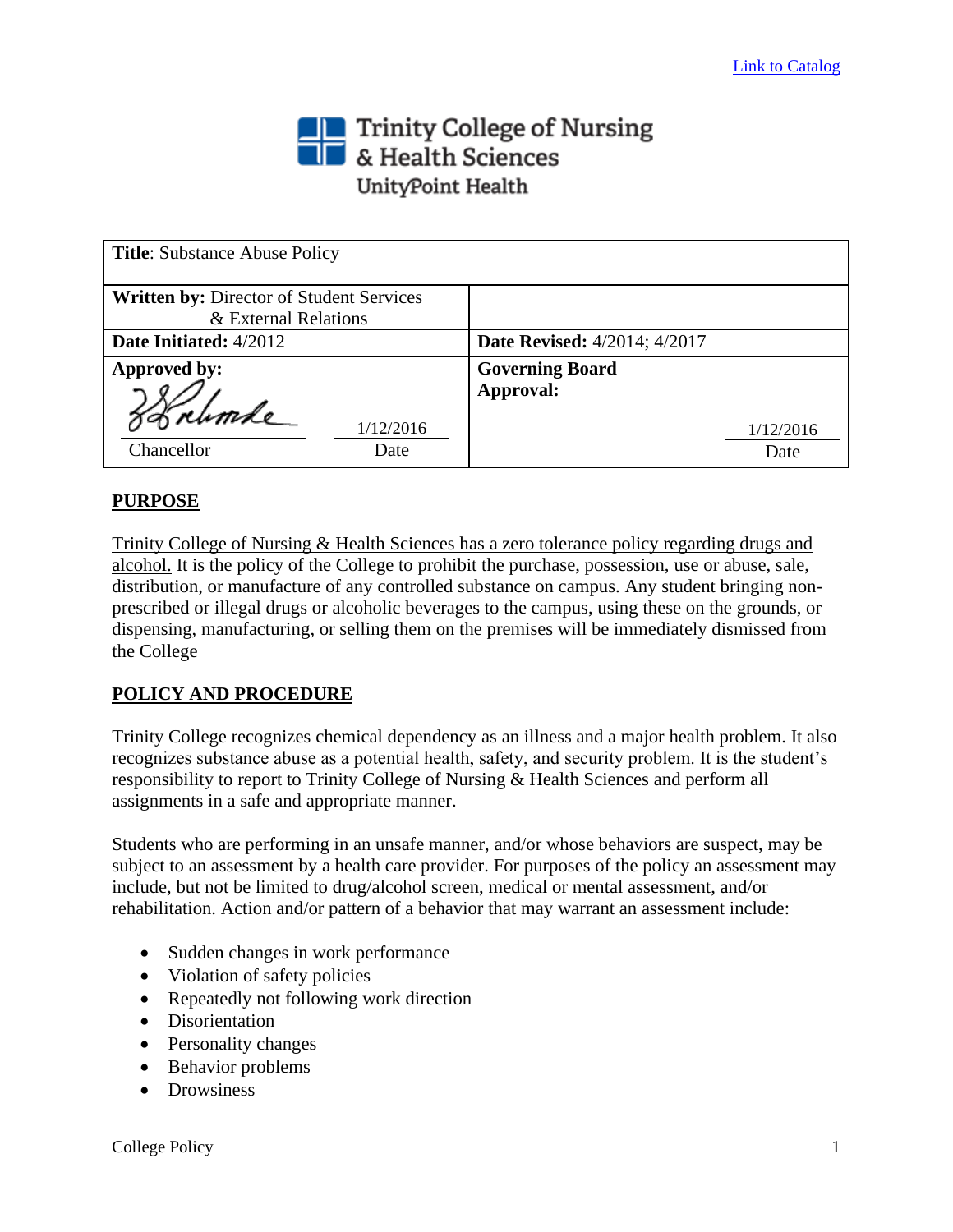- Slurred speech
- Staggered gait
- Glassy eyes
- Smell of alcohol or marijuana
- Frequent absences

Any faculty or staff member who identifies behavior similar or consistent with the examples given above has the responsibility to confront the student with his/her suspicions. The faculty or staff member will contact the Dean of Nursing and Health Sciences or the Director of Student Services and External Relations that there is suspected violation of the Drug-Free Policy. The faculty/staff member will escort the student to the nearest Unity Point Health – Trinity Emergency Room for drug testing/evaluation. In this case, the College will assume the costs of the testing/evaluation. Failure to participate in an assessment at the request of a Trinity College of Nursing & Health Sciences faculty or staff member will result in the assessment being considered a violation of the Drug-Free Policy.

Local statues adhere to State guidelines regarding sanction for alcohol violations. Illinois State law considers the illegal possession and use of alcohol punishable with the following penalties:

OFFENSE: Illegal sale/furnishing of alcohol PENTALTY-FINE/JAIL: Up to \$1000 and/or 364 days

OFFENSE: Illegal possession PENTALTY-FINE/JAIL: Up to \$500 and/or 6 months

OFFENSE: Use of false identification card (can be charged as either a felony or a misdemeanor) PENTALTY-FINE/JAIL: The penalty can range from a possible fine of \$10,000 or 3 years in jail.

The Federal Government has a total of 38 alcohol-related laws established. Reference these laws at<http://nationalsubstanceabuseindex.org/alcohollaws.htm>

Local statues adhere to State guidelines regarding sanction for violations of controlled substances, Illinois State law considers the illegal possession and use of controlled substances punishable with penalties outlined at <http://www.ilga.gove/legislation/icls5?ActID=1941&ChapterID=53>

Federal law supports a zero tolerance policy regarding controlled substances on College campuses; this includes the use of medical marijuana.

If the results are positive, the student will be immediately suspended from the College by the Dean of Nursing and Health Sciences, and will be granted Due Process through the Student Code of Conduct in the General Standards of Behavior Policy.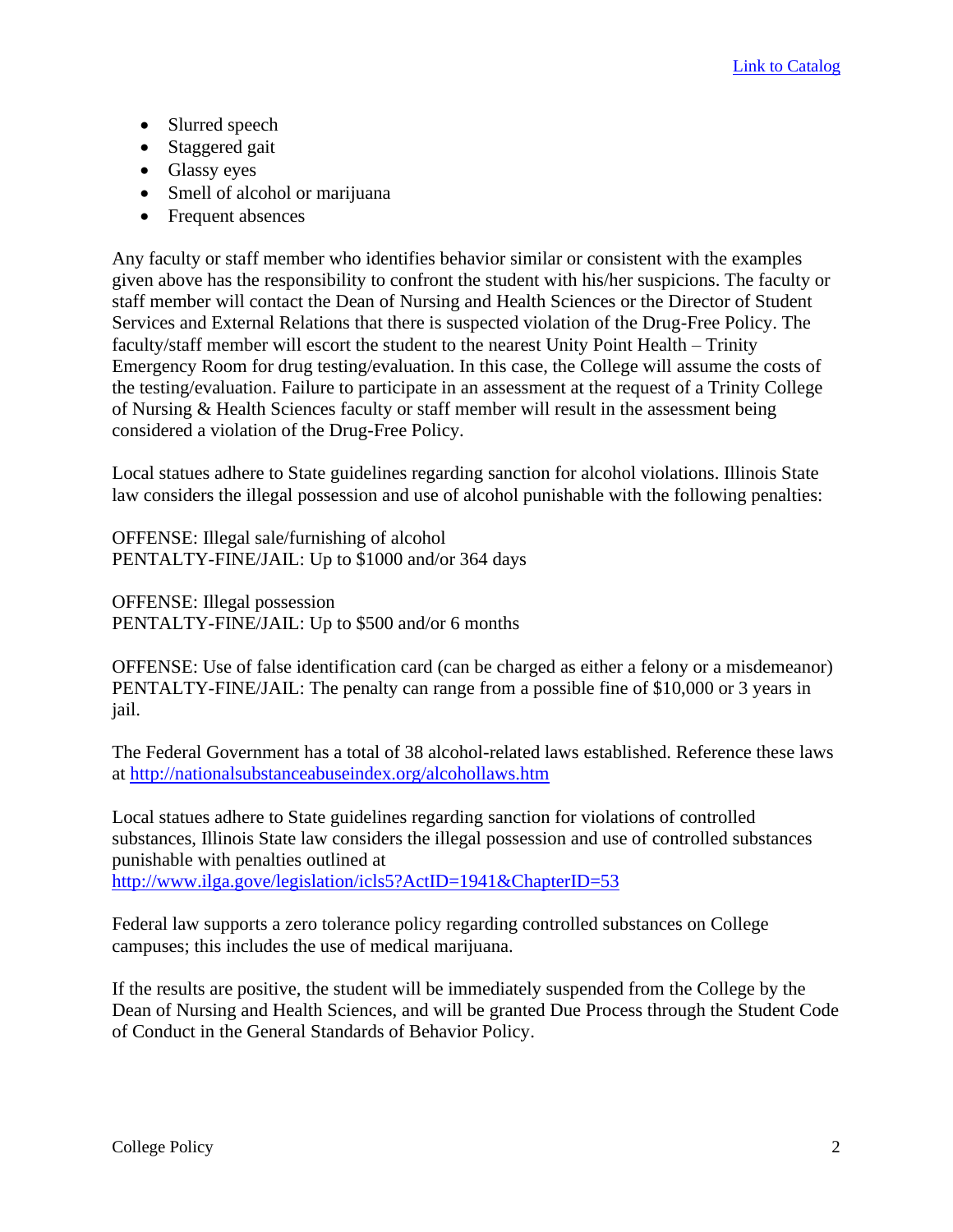Students who are dismissed from the College are not eligible for readmission for one year. Individuals who wish to re-enter Trinity College of Nursing & Health Sciences must comply with all provisions of the readmission policy in force at the time the re-entry is requested.

At the time of any incident, the student may request immediate blood/urine tests to disprove allegations. If this is done, all costs of the blood/urine tests are the student's responsibility.

The Substance Abuse Policy applies to students anytime he/she is using facilities at Trinity College of Nursing & Sciences (i.e., Computer Labs, Library, Unity Point Health – Trinity, or other clinical sites; or when participating in Trinity College of Nursing & Health Sciences sponsored activities.

A substance abuse prevention program is provided in an effort to educate students. This program is part of Net Learning for students, faculty, and staff.

The purpose of the Drug and Alcohol Abuse Prevention regulations is to implement Section 22 of the Drug-Free Schools and Communities Act Amendments of 1989, which added Section 1213 to the Higher Education Act. These amendments require that, as a condition of receiving funds or any other form of financial assistance under any Federal program, an institution of higher education (IHE) must certify that it has adopted and implemented a drug prevention program as described in this part.

### **Campus and Community Resources**

Substance abuse and addictions counseling services are available to employees and students through UnityPoint Health, Trinity and the Student Assistance Program (SAP). To request information or to set an appointment with SAP call 800-383-7900.

For assistance with contacting community resources, students can meet with the Director of Student Services and External Relations or their academic advisor. Listed below are examples of agencies and resources available in the community:

#### **Counseling:**

- **Family Resources** 2800 Eastern Avenue Davenport, IA 52803 563-326-6431
- **Vera French Community Mental Health** 1441 W. Central Park Avenue Davenport IA 52804 563-383-1900

#### **Treatment:**

• **Riverside Outpatient Center UnityPoint Health, Trinity Rock Island Campus** 2701 17th Street